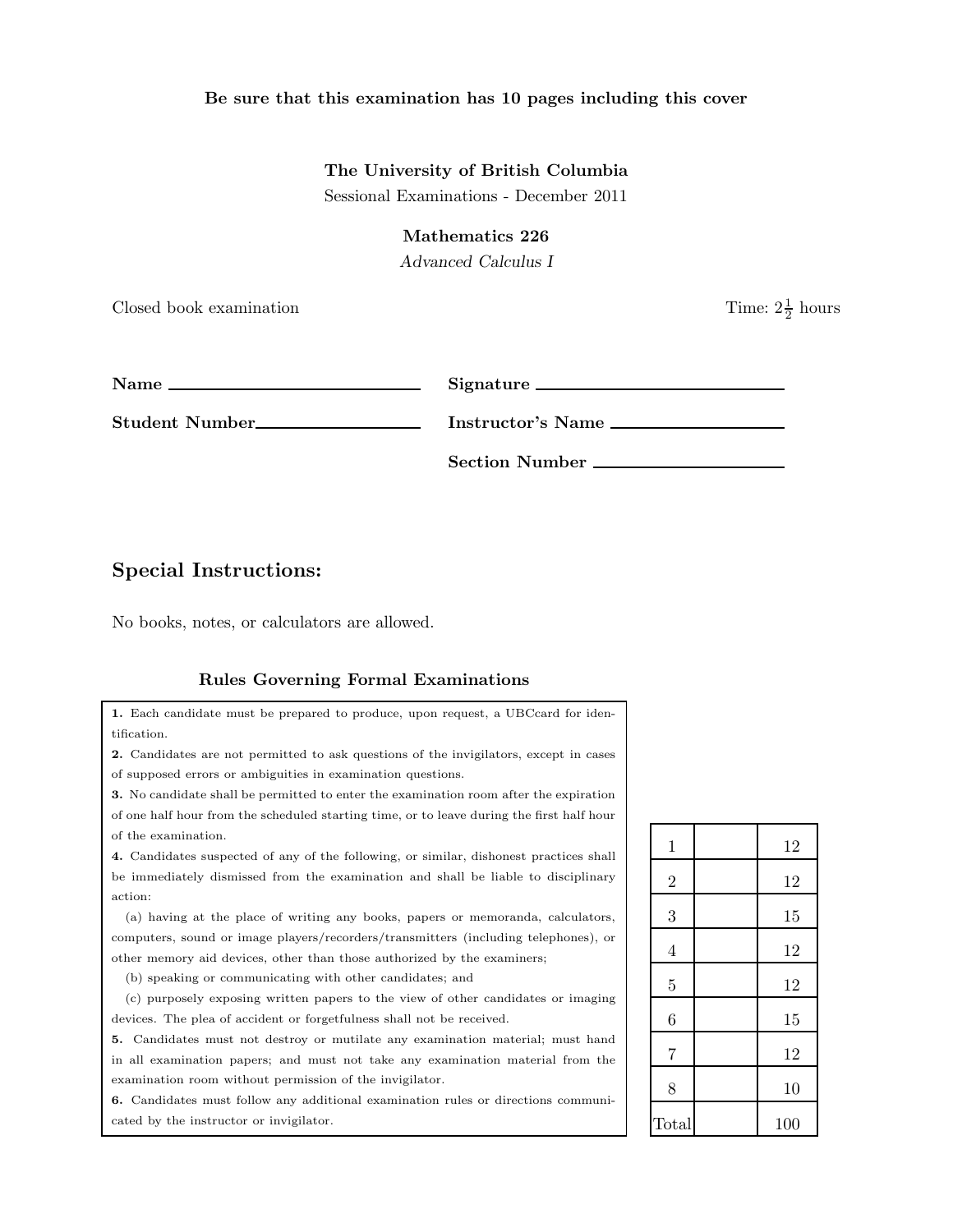### Marks

[12] 1. Consider the ellipsoid

$$
x^2 + \frac{y^2}{4} + \frac{z^2}{9} = 21
$$

- (a) Find an equation for the tangent plane at the point  $(a, b, c)$  on the ellpsoid.
- (b) At which points on the ellipsoid is the tangent plane parallel to the plane  $x + 4y + \frac{4}{3}$  $\frac{4}{3}z =$ 471?
- (c) For which points on the ellipsoid does the tangent plane pass through  $(7, 0, 0)$ ? Describe this set geometrically.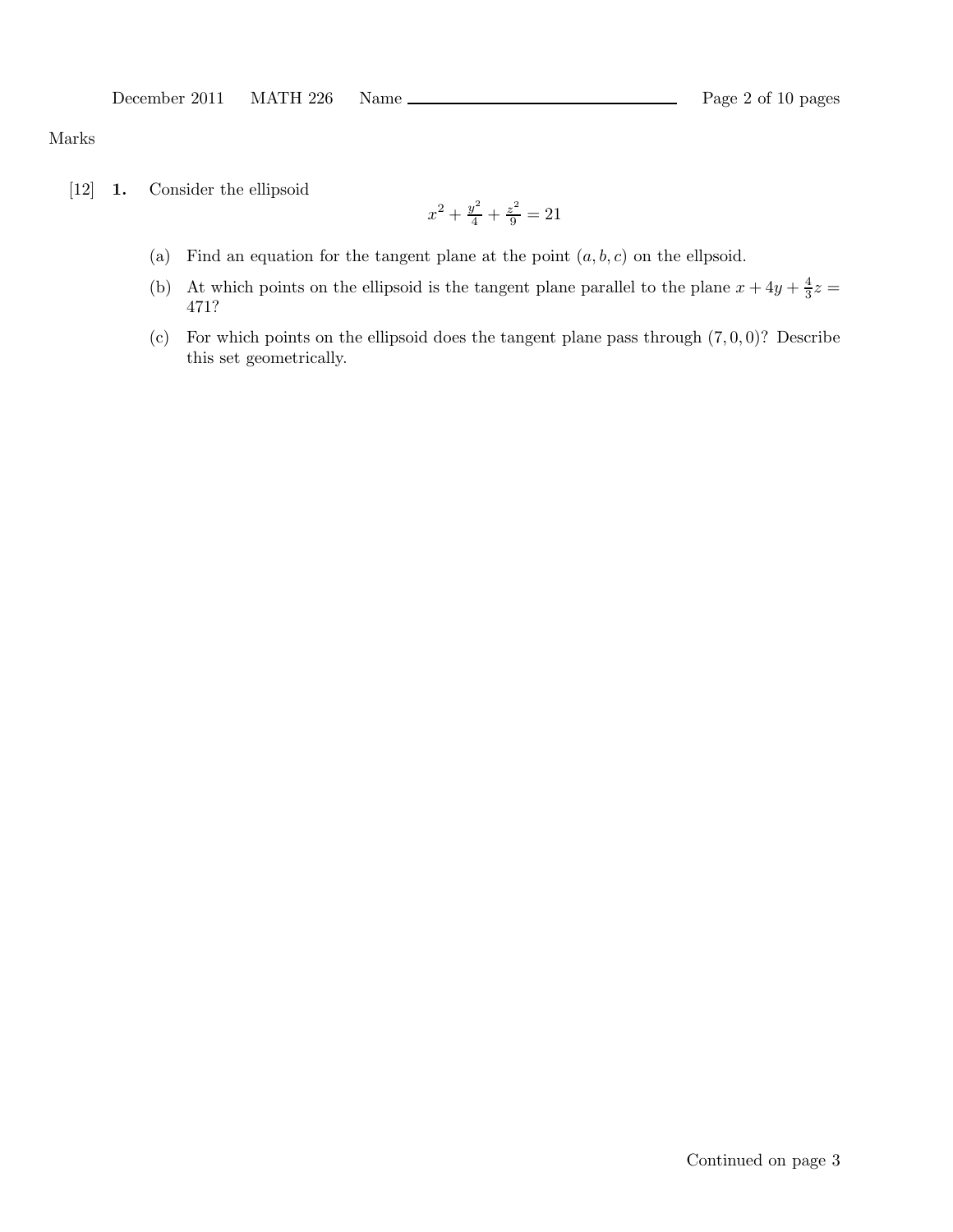December 2011 MATH 226 Name Page 3 of 10 pages

- [12] **2.** A gas is known to satisfy the van der Waals law  $p = \frac{2T}{V-1} \frac{4}{V^2}$  where p =pressure, V =volume and T =temperature. This equation of state is used to determine V as a function of p and T near  $p = T = 1$ . In particular  $V(1, 1) = 2$ .
	- (a) Determine  $\frac{\partial V}{\partial p}(1,1), \frac{\partial V}{\partial T}(1,1)$  and  $\frac{\partial^2 V}{\partial p^2}(1,1)$ .
	- (b) Measurements are made and it is found that  $p = 1 \pm 0.02$  and  $T = 1 \pm 0.02$ . Find the approximate maximum error in the value of V if we take  $V = 2$ .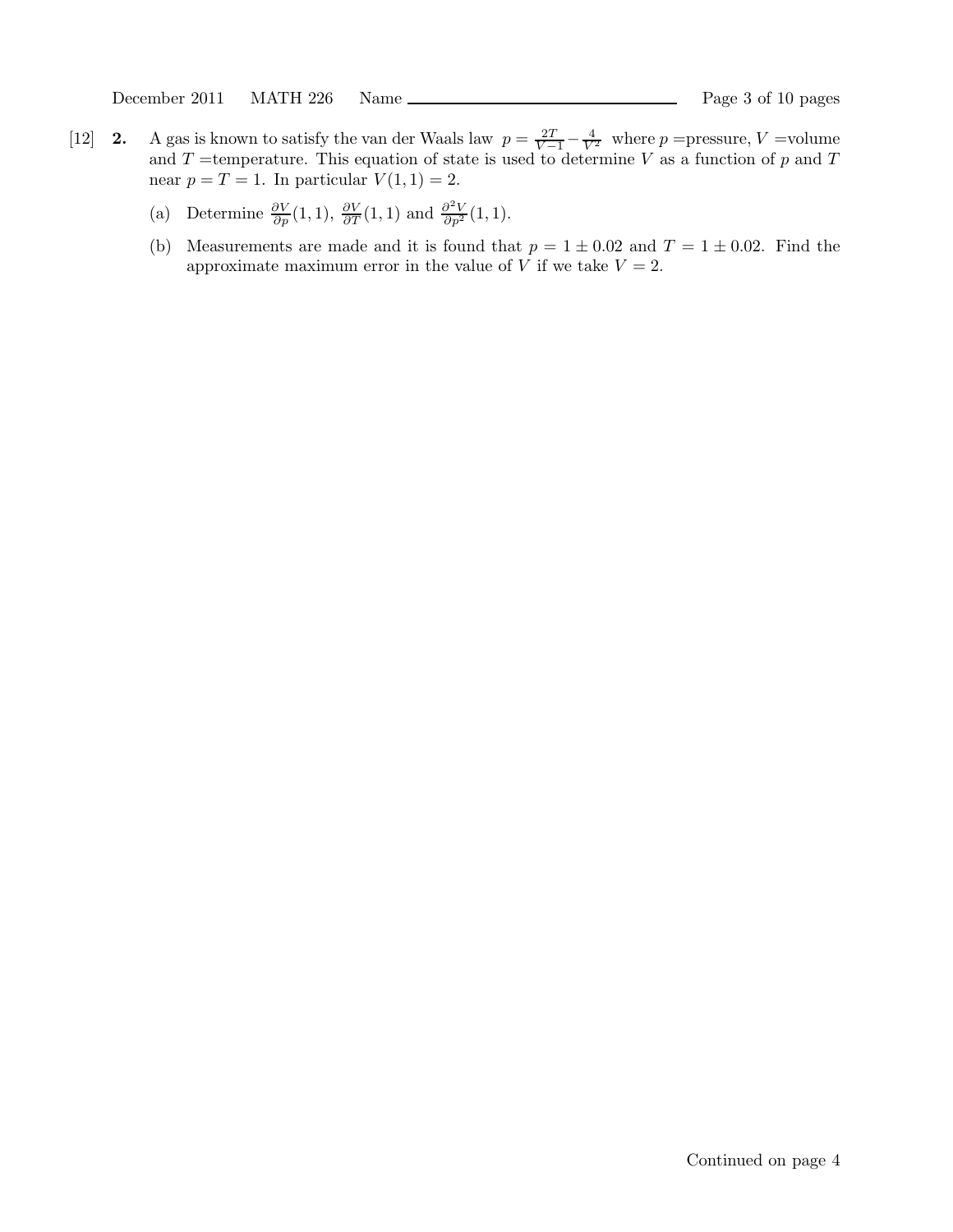December 2011 MATH 226 Name Rage 4 of 10 pages

[15] 3. Consider the function

$$
f(x,y) = 2x^3 - 6xy + y^2 + 4y
$$

- (a) Find and classify all of the critical points of  $f(x, y)$ .
- (b) Find the maximum and minimum values of  $f(x, y)$  in the triangle with vertices  $(1, 0)$ ,  $(0, 1)$  and  $(1, 1)$ .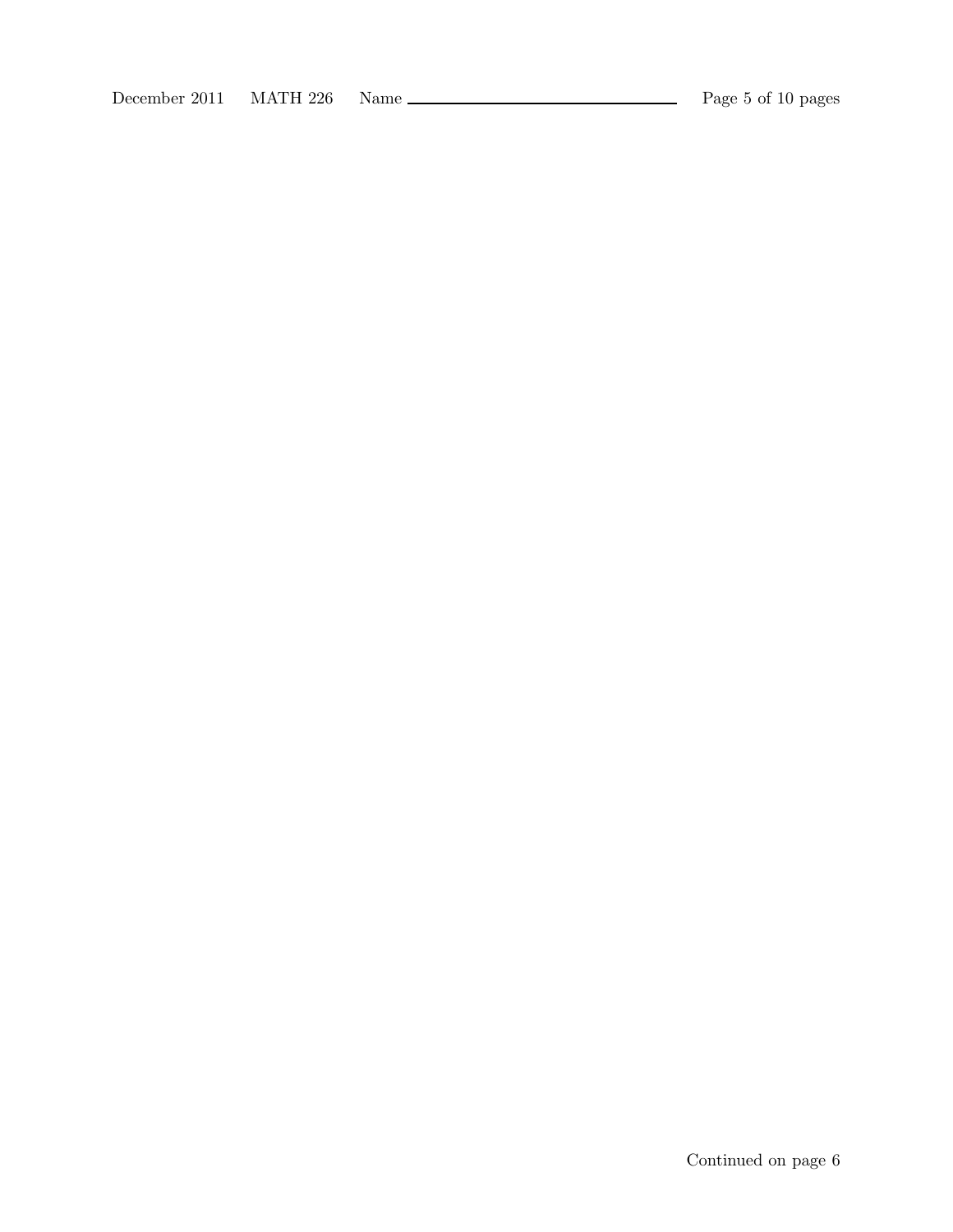[12] **4.** Find the points on the ellipse  $2x^2 + 4xy + 5y^2 = 30$  which are closest to and farthest from the origin.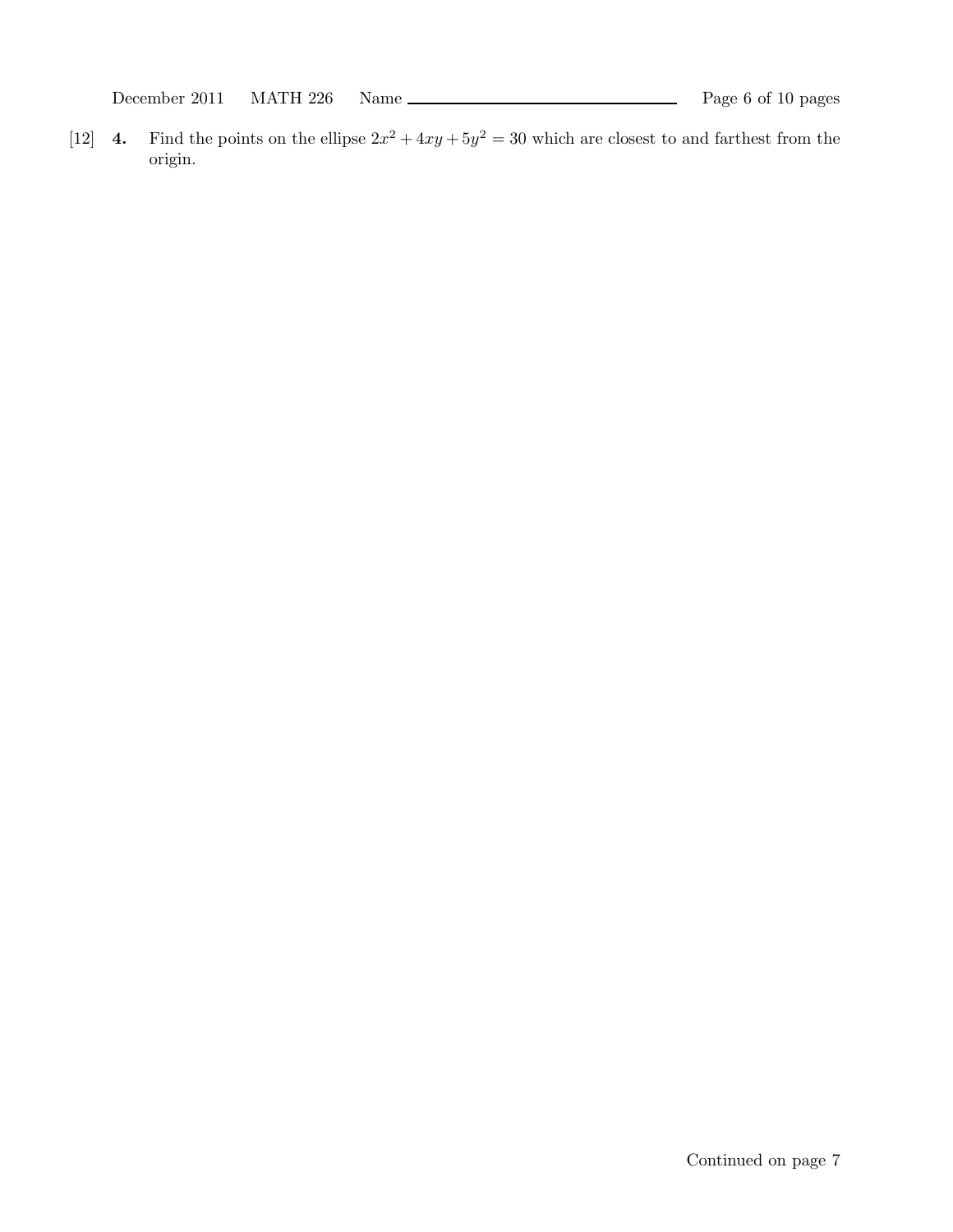# [12] 5. Reverse the order of integration of

$$
\int_0^1 \left( \int_0^y \frac{e^x}{1-x} dx \right) dy + \int_1^2 \left( \int_0^{2-y} \frac{e^x}{1-x} dx \right) dy
$$

and then evaluate the integral.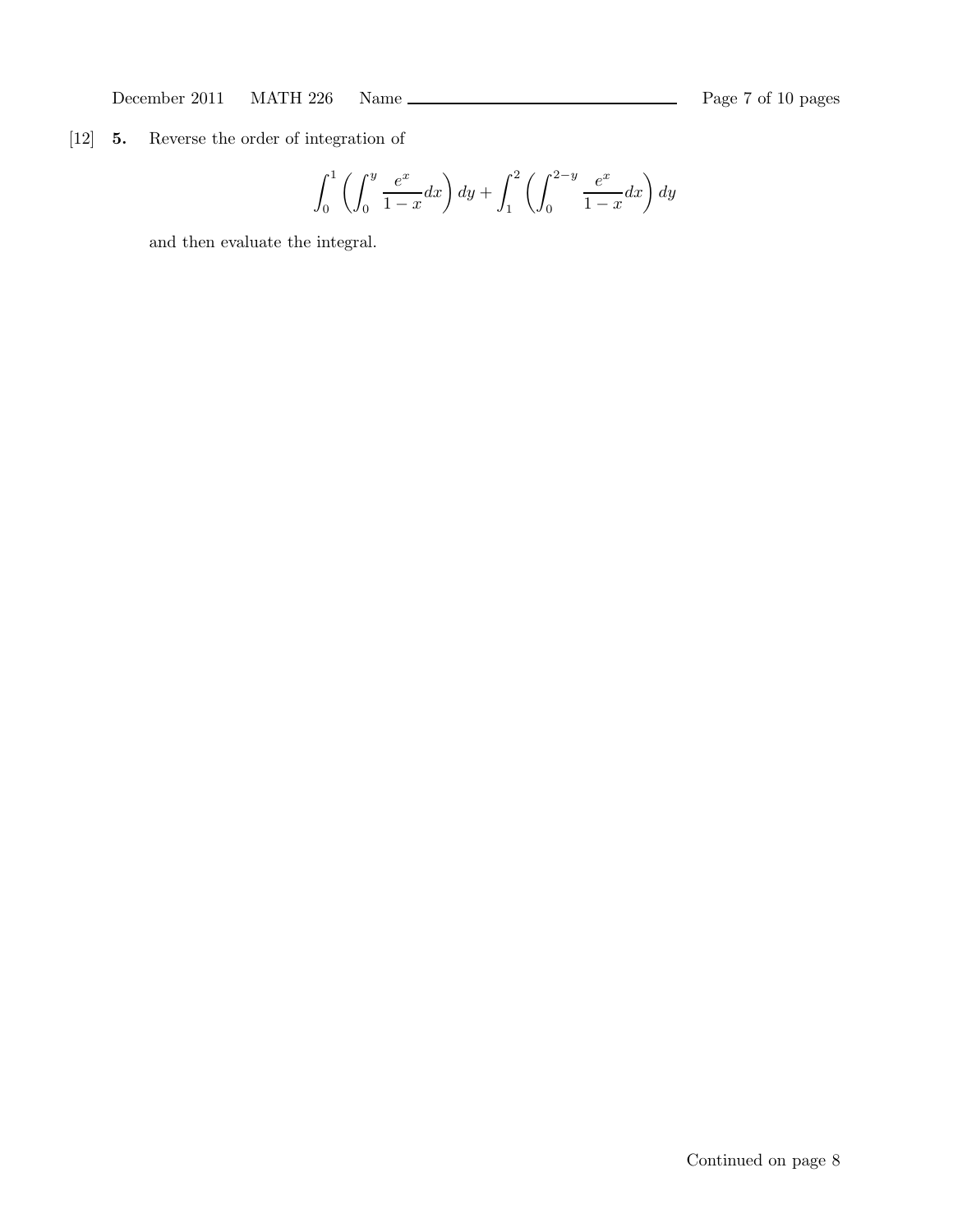[15] 6. Consider the integral

 $\int_0^1$  $\boldsymbol{0}$  $dy \int_0^{1+\sqrt{1-y^2}}$  $\overline{y}$  $dx \sqrt{x}$ 

- (a) Sketch the region of integration.
- (b) Express the integral in polar coordinates.
- (c) Evaluate it.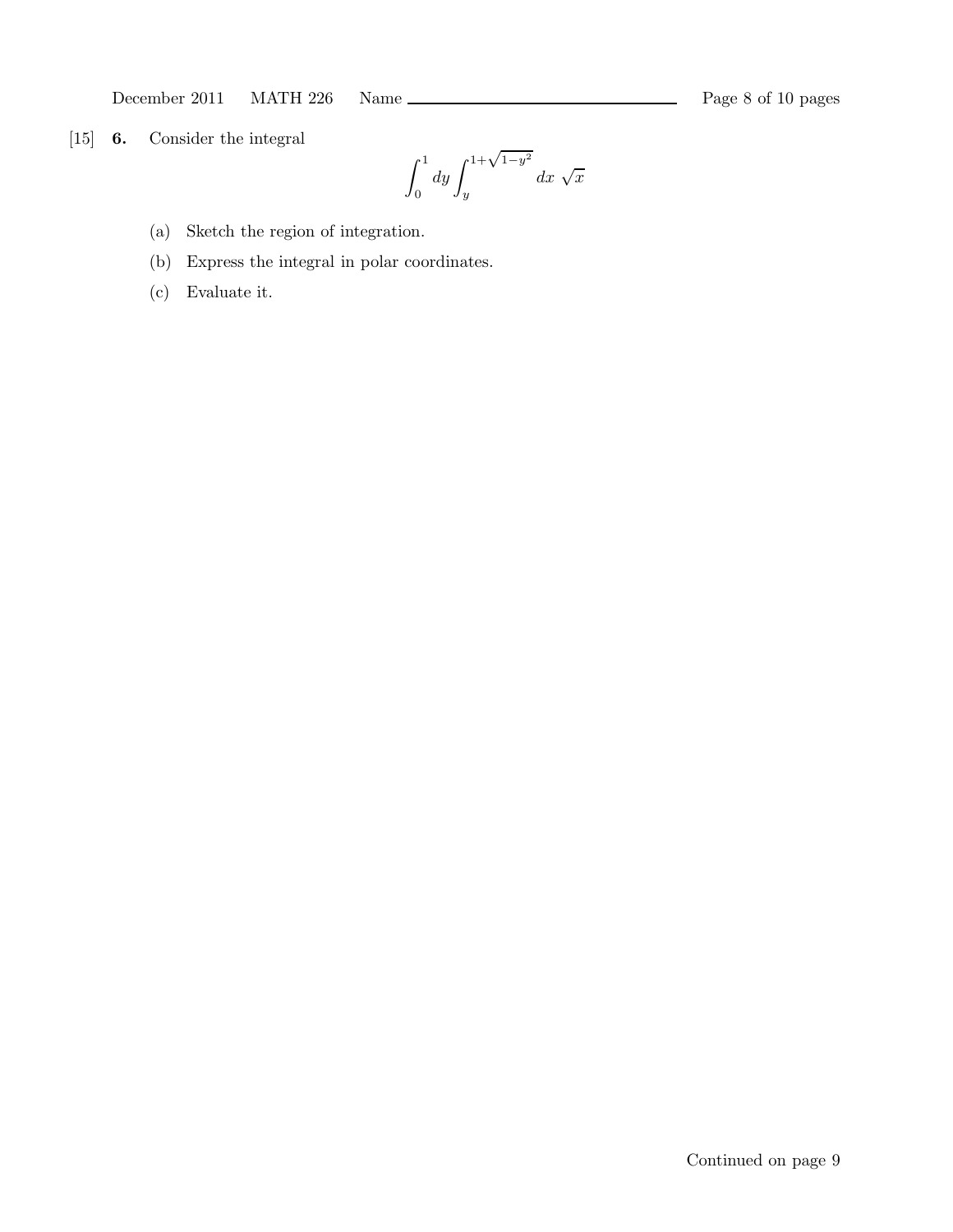December 2011 MATH 226 Name Rage 9 of 10 pages

[12] 7. A cylindrical hole of radius a cm is drilled through the centre of a solid sphere of radius b cm (where  $b > a$ ) and density  $\rho y^2$  gm/cm<sup>3</sup>. Find the mass of the *remaining part* of the sphere.